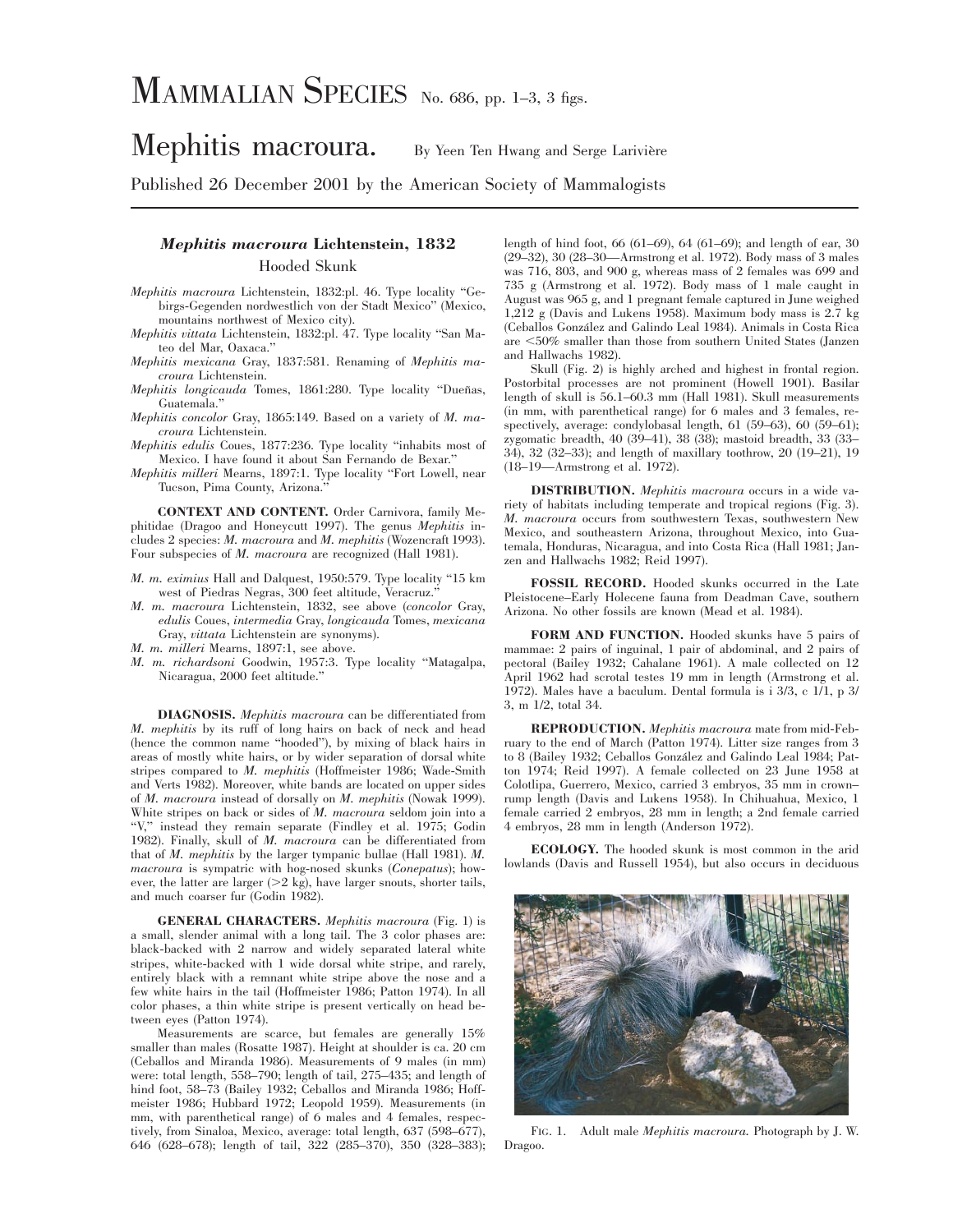

FIG. 2. Dorsal, ventral, and lateral views of cranium and lateral view of mandible of *Mephitis macroura* from Pinal County, Arizona (juvenile female, American Museum of Natural History, specimen #599/1354). Greatest length of cranium is 63.5 mm.

or ponderosa forest, forest edges, pastures, rocky canyons, and riparian habitats (Baker 1956; Findley et al. 1975; Janzen and Hallwachs 1982). In Mexico, hooded skunks occupy home ranges of 2.8–5.0 km2 (Ceballos and Miranda 1986). Typically, *M. macroura* occurs from sea level to 2,440 m (Hubbard 1972), but 1 animal was collected in the Boreal Forest of Morelos, Mexico, at 3,110 m (Davis and Russell 1954), and in Arizona, they occur at 2,620 m along Hannagan Creek and at Beaverhead Lodge in Greenlee County (Hoffmeister 1986). In Guerrero, Mexico, hooded skunks are widespread but scattered below 1,830 m (Davis and Lukens 1958).

The hooded skunk mainly consumes insects, fruits, small vertebrates, and bird eggs (Patton 1974; Reid 1997). A hooded skunk captured near a river in New Mexico had a stomach filled with remnants of black beetles (Coleoptera—Bailey 1932), and 1 animal killed in a grassy meadow had a stomach full of grasshoppers (Orthoptera—Dalquest 1953).

Captive hooded skunks have lived for 3 years (Patton 1974). In the wild, great horned owls (*Bubo viginianus*) and coyotes (*Canis latrans*) may kill hooded skunks.

*Mephitis macroura* hosts the nematode *Physaloptera maxillaris* (Erickson 1946). Roundworms (*Physaloptera maxillaries*) and fleas (family: Pulicidae) occur in hooded skunks in Trans Pe-



FIG. 3. Distribution of *Mephitis macroura,* modified from Hall (1981) and Reid (1997): 1, *M. m. eximus*; 2, *M. m. macroura*; 3 *M. m. milleri*; 4, *M. m. richardsoni.*

cos, Texas (Patton 1974). Lesions in skulls of adult hooded skunks from that area indicate the presence of *Skrjabingylus chiwoodorum* (Patton 1974). No cases of rabies are known (Aranda and Lópezde Buen 1999; Ceballos and Miranda 1986). A female and her litter in Balmorhea Lake dam in Trans Pecos, Texas died of feline distemper (Patton 1974).

Fur of the hooded skunk is very long, light, and of low economic value (Bailey 1932). The flesh, however, is considered a table delicacy in some areas (Davis 1944). In Guatemala, hooded skunks are hunted for their scent glands that are used in folk medicine (Reid 1997). In San Luis Potosi, Mexico, the fat of hooded skunks is used for medicinal purposes (Dalquest 1953). Hooded skunks offer little resistance when caught in a trap (Hoffmeister 1986).

**BEHAVIOR.** The hooded skunk is nocturnal and generally solitary, but several may gather at a feeding site without aggression (Reid 1997). When foraging, *M. macroura* moves slowly, snuffling among leaves and pouncing on grasshoppers and beetles (Dalquest 1953; Reid 1997). Typically, hooded skunks are active soon after dusk and travel along rock walls, streambeds, and in weedy fields. During the day, *M. macroura* sleeps in rock crevices, burrows, holes, and brushy bottoms (Bailey 1932; Godin 1982; Reid 1997). Hooded skunks prefer to den away from human dwellings (Patton 1974). However, at San Bernardino Ranch east of Douglas, Arizona, hooded skunks were observed under buildings (Hoffmeister 1986). Most likely, they remain active all year (Bailey 1932).

Anal glands are used exclusively in self-defense (Dalquest 1953). The defensive behavior of *M. macroura* is similar to that of *M. mephitis* (Janzen and Hallwachs 1982; Larivière and Messier 1996; Leopold 1965). When chased, a large hooded skunk in the Sonoran desert, Arizona, took refuge under a jumping cholla (*Opuntia fulgida*—Reed and Carr 1949).

In Costa Rica, hooded skunks do not break chicken eggs with their mouth; instead they break eggs by throwing them between their back legs. They may repeat the procedure until the egg is broken, but the throws are not directed at rocks or hard surfaces (Janzen and Hallwachs 1982).

**GENETICS.** *Mephitis macroura* probably evolved from a slow moving omnivore/insectivore (Dragoo et al. 1993). Closest living relatives of *M. macroura* are striped (*M. mephitis*) and spotted (*Spilogale*) skunks. *M. macroura* and *M. mephitis* are separated by a genetic distance of 0.28 based on mitochondrial deoxyribonucleic acid sequence of CYT1 and D-loop (Dragoo et al. 1993).

**CONSERVATION STATUS.** Hooded skunks are not threatened. In Mexico, they are very abundant and survive in humanaltered habitats such as cultivated fields, pastures, and suburban areas.

**REMARKS.** Skunks have been elevated to their own family, the Mephitidae, which includes genera *Conepatus, Mephitis, My-*